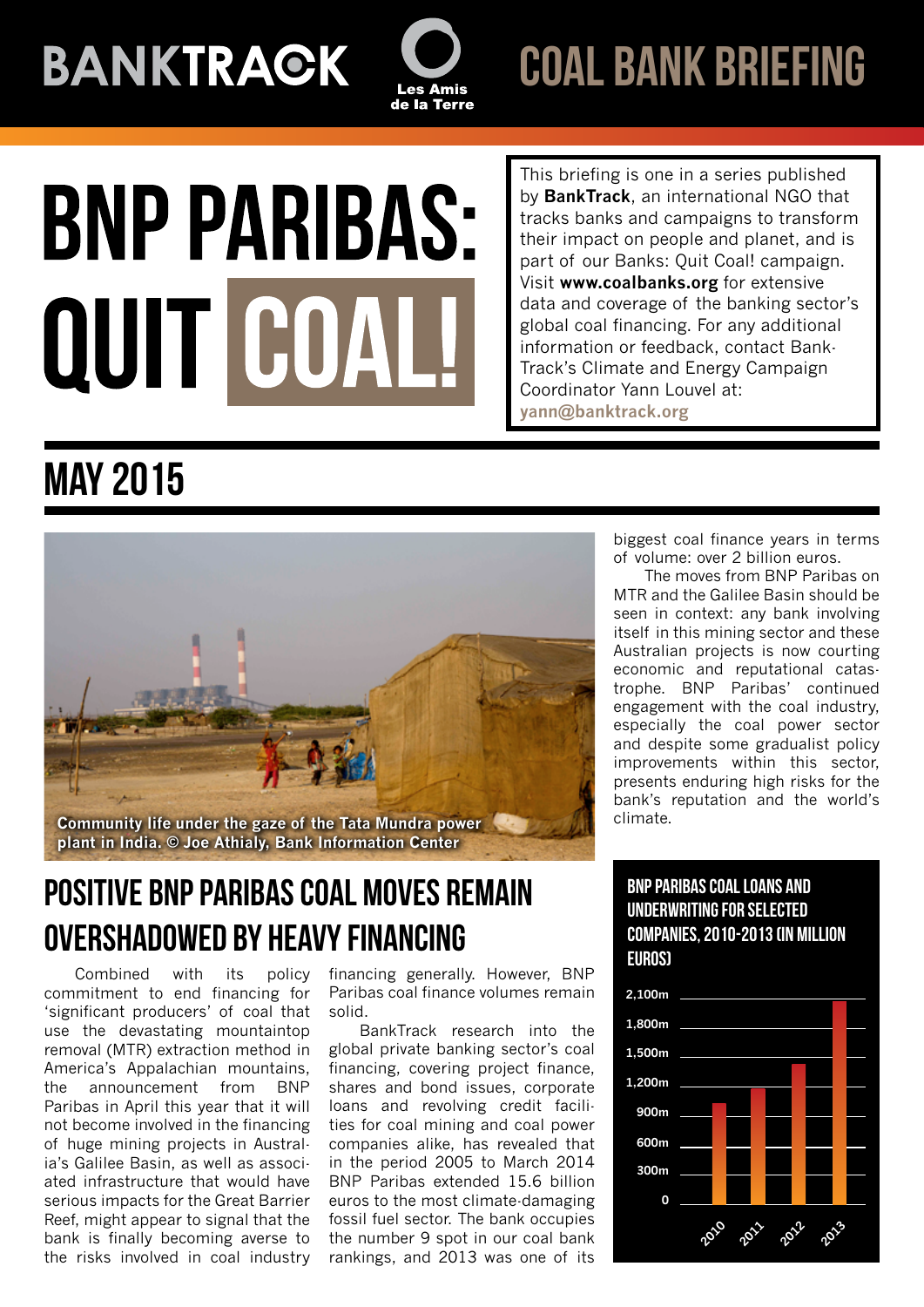Appalachian mountaintop removal operations" (emphasis added). At issue, however, is how effective these policies are proving to be when the bank's support for the coal industry is generally being maintained – and inevitably following from this are the bank's negative impacts on the global climate and local communities that also continue to stack up.

As the case studies documented in this briefing describe, BNP Paribas has a legacy of problematic involvement in egregious coalfired power plant projects; in 2014, it kept up its support for some of the world's largest coal power companies, including the likes of GDF Suez, RWE and Vattenfall. Yet it

should be noted that, when it comes to coal power, the bank now has one of the most advanced bank power sector policies. This not only requires it to report on the implementation of its due diligence practices as well as including substantial environmental oversight (factors also seen in the BNP Paribas policy for the mining sector), the policy also sets minimum net energy efficiency thresholds for new coal power plant project finance of 43% in high income countries and 38% in other countries.

One key limitation, however, to these threshold restrictions is that they do not apply to the bank's financing of coal companies through

## Two coal plants with huge environmental, social and climate costs in South Africa

BNP Paribas, in the company of a string of other international private banks as well as the World Bank, has been integral in supporting South Africa's troubled state-owned power utility Eskom in its plans to further deepen the South African power sector's reliance on climate-busting coal power. In the face of national and international opposition, Eskom is proceeding with the development of two huge 4,800 megawatt coalfired power plants at Medupi and Kusile.

The projects have been controversial from the beginning, with Kusile set to be built in a region that already exceeded South African air pollution limits. The Medupi plant alone will add an estimated 25 million metric tons of CO2 emissions per year – the South African power sector is already one of the most carbon intensive in the world, and the country is currently responsible for 40% of Africa's total carbon emissions. Firing up these two plants – Medupi is reported to be running four years behind schedule and projected to be fully on line by 2019 at the earliest – will involve additional demand for coal, and that means the inevitable opening or expansion of coal mines in South Africa. This will likely lead to severe local environmental impacts, including strains on already scarce water resources. If all of Eskom's plans go ahead – at Medupi, Kusile and a range of lifeextensions and expansions at other plants – the company's own consultants anticipate that 35 new mines will be required to support them.

With construction delays in fact being experienced at both plants, Eskom has relied on rate increases to cover its mounting costs. The company is asking to raise commercial power prices again by 25% starting in April 2015, as it attempts to recover from Standard & Poor's recent lowering of its credit rating to junk.

Further social inequities from this deepening of the South African

power sector's reliance on coal power are set to follow thanks to the World Bank's controversial \$3.05 billion debt financing for Medupi. The huge costs of the World Bank loan will be disproportionately borne by South Africa's poorest for projects that largely benefit major industries that consume electricity below cost.

As ever with such major coal plant investments, the cumulative environmental, economic and climate impacts will be immense, and their effects are likely to be felt for decades to come. As part of the lender consortium, BNP Paribas should be prepared to address and solve such impacts. And the bank must now resist becoming impli-

cated in other developing world coal cauchemars in the future.

## Gradually improving coal policies not enough to stem consistent coal finance

BNP Paribas has specific policies covering at least some of its financing to coal mining and coal power projects and companies, including a recent positive policy advance that rules out the provision of "financial products or services to mining companies that are significant producersof coal extracted from

## "Support for combating climate change" - BNP Paribas Corporate Social Responsibility Report 2013

general corporate loans or underwriting. And, significantly, in the case of the Medupi and Kusile power plants in South Africa, BNP Paribas' new policy structures would not have prevented financing. In spite of some welcome policy advances in recent years, clear coal policy gaps remain at BNP Paribas – and this continues to be reflected in its annual, persistently high coal finance volumes.

## Landmark legal challenge mounted against Indian coal plant

The [Tata Mundra Ultra Mega](http://coalbanks.org/dodgydeal#tata_mundra_ultra_mega_power_plant_umpp_) [Power Plant,](http://coalbanks.org/dodgydeal#tata_mundra_ultra_mega_power_plant_umpp_) a huge 4,150 megawatt coal-fired plant in Gujarat, India that started operating at full capacity in 2013, is one of the world's most notorious fossil fuel projects – so much so that in April this year it became the subject of a legal challenge lodged in the US courts by local fishing communities and farmers, the first time such a challenge has been made by communities claiming harm from a project financed by the World Bank's private lending arm, the International Finance Corporation (IFC).

BNP Paribas is another Tata Mundra backer, having arranged – as the only international private lender to the project – \$327 million in financing back in 2008. The plant's harmful impacts have been picked up in the last couple of years by compliance reports such as those carried out by the IFC's compliance unit and by the Asian Development Bank. Yet lack of meaningful redress has resulted in legal action being taken against the IFC for its role in the project financing: the communities allege that pollution from Tata Mundra has caused the loss of their livelihoods, destroyed their lands and water and created threats to their health.

While BNP Paribas is not involved in the lawsuit, BankTrack has pressed the bank to disclose its annual 'tracking' of Tata Mundra, aimed at – according to the bank – addressing how Tata Power is avoiding and remedying the project's environmental and social impacts. At the time of publication, we have yet to see this BNP Paribas assessment.